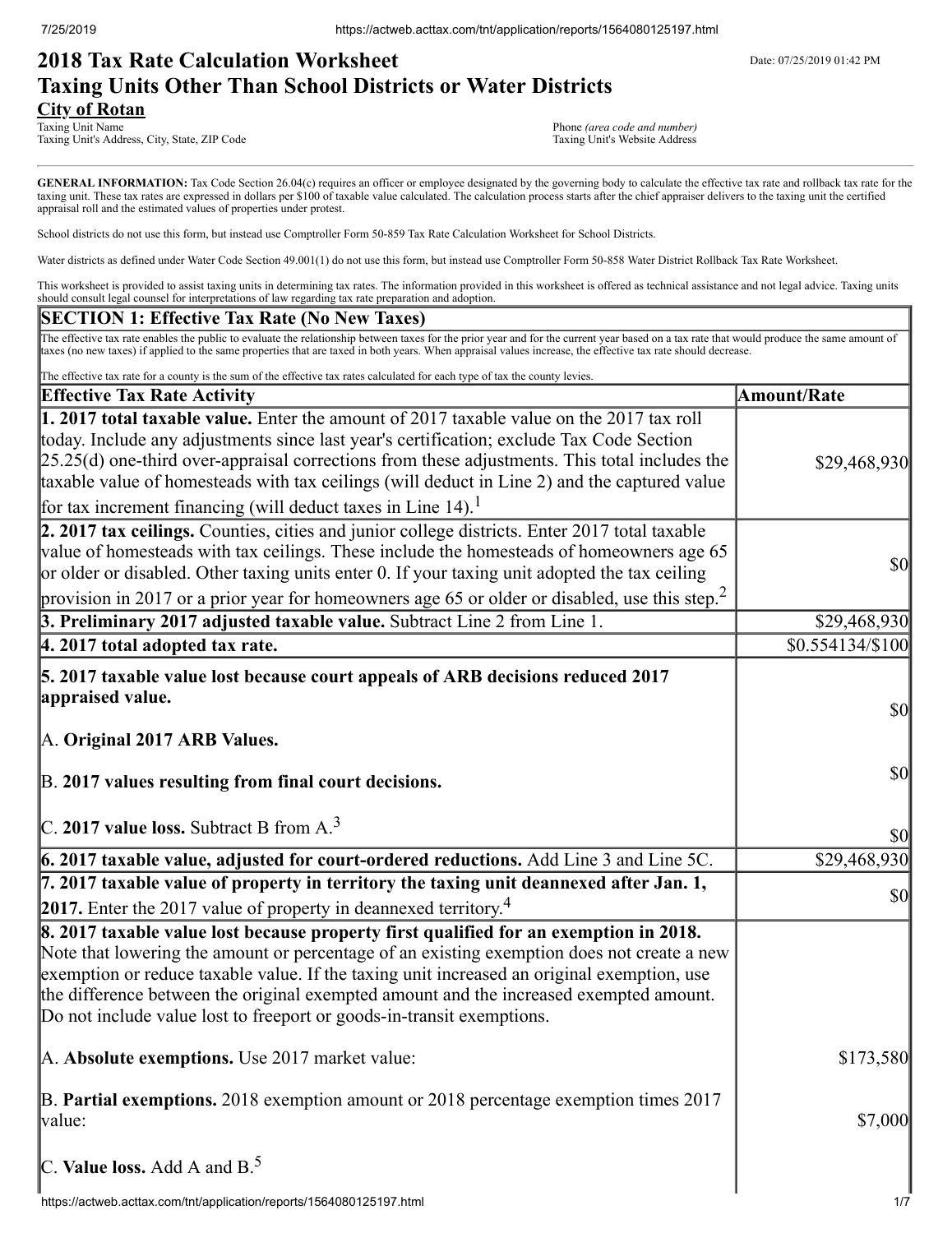|                                                                                                                                                                                                                                                                                                                                                                                                  | \$180,580               |
|--------------------------------------------------------------------------------------------------------------------------------------------------------------------------------------------------------------------------------------------------------------------------------------------------------------------------------------------------------------------------------------------------|-------------------------|
| $\vert$ 9. 2017 taxable value lost because property first qualified for agricultural appraisal (1-<br>d or 1-d-1), timber appraisal, recreational/scenic appraisal or public access airport<br>special appraisal in 2018. Use only properties that qualified in 2018 for the first time; do<br>not use properties that qualified in 2017.                                                        |                         |
| A. 2017 market value:                                                                                                                                                                                                                                                                                                                                                                            | $\sqrt{50}$             |
| B. 2018 productivity or special appraised value:                                                                                                                                                                                                                                                                                                                                                 | $ 10\rangle$            |
| C. Value loss. Subtract B from $A6$                                                                                                                                                                                                                                                                                                                                                              | $\vert \$\text{O}\vert$ |
| 10. Total adjustments for lost value. Add lines 7, 8C and 9C.                                                                                                                                                                                                                                                                                                                                    | \$180,580               |
| 11. 2017 adjusted taxable value. Subtract Line 10 from Line 6.                                                                                                                                                                                                                                                                                                                                   | \$29,288,350            |
| 12. Adjusted 2017 taxes. Multiply Line 4 by Line 11 and divide by \$100.                                                                                                                                                                                                                                                                                                                         | \$162,296               |
| 13. Taxes refunded for years preceding tax year 2017. Enter the amount of taxes refunded                                                                                                                                                                                                                                                                                                         |                         |
| by the taxing unit for tax years preceding tax year 2017. Types of refunds include court<br>decisions, Tax Code Section 25.25(b) and (c) corrections and Tax Code Section 31.11<br>payment errors. Do not include refunds for tax year 2017. This line applies only to tax years<br>preceding tax year $2017$ <sup>7</sup>                                                                       | <b>\$79</b>             |
| 14. Taxes in tax increment financing (TIF) for tax year 2017. Enter the amount of taxes                                                                                                                                                                                                                                                                                                          |                         |
| paid into the tax increment fund for a reinvestment zone as agreed by the taxing unit. If the                                                                                                                                                                                                                                                                                                    | <b>\$0</b>              |
| taxing unit has no 2018 captured appraised value in Line 16D, enter $0.8$                                                                                                                                                                                                                                                                                                                        |                         |
| 15. Adjusted 2017 taxes with refunds and TIF adjustment. Add Lines 12 and 13, subtract                                                                                                                                                                                                                                                                                                           |                         |
| Line $14.9$                                                                                                                                                                                                                                                                                                                                                                                      | \$162,375               |
| <b>16. Total 2018 taxable value on the 2018 certified appraisal roll today.</b> This value<br>includes only certified values and includes the total taxable value of homesteads with tax<br>ceilings (will deduct in Line 18). These homesteads include homeowners age 65 or older or<br>disabled. <sup>10</sup>                                                                                 |                         |
| A. Certified values:                                                                                                                                                                                                                                                                                                                                                                             | \$31,152,060            |
| B. Counties: Include railroad rolling stock values certified by the Comptroller's office:                                                                                                                                                                                                                                                                                                        | $\vert \$\text{0}\vert$ |
| $\mathbb C$ . Pollution control and energy storage system exemption : Deduct the value of property<br>exempted for the current tax year for the first time as pollution control or energy storage<br>system property:                                                                                                                                                                            | <b>\$0</b>              |
| <b>D. Tax increment financing:</b> Deduct the 2018 captured appraised value of property taxable<br>by a taxing unit in a tax increment financing zone for which the 2018 taxes will be deposited<br>into the tax increment fund. Do not include any new property value that will be included in<br>Line 21 below. <sup>11</sup>                                                                  | <b>\$0</b>              |
| E. Total 2018 value. Add A and B, then subtract C and D.                                                                                                                                                                                                                                                                                                                                         | \$31,152,060            |
| $\vert$ 17. Total value of properties under protest or not included on certified appraisal roll. <sup>12</sup>                                                                                                                                                                                                                                                                                   |                         |
| A. 2018 taxable value of properties under protest. The chief appraiser certifies a list of<br>properties still under ARB protest. The list shows the appraisal district's value and the<br>taxpayer's claimed value, if any, or an estimate of the value if the taxpayer wins. For each of<br>the properties under protest, use the lowest of these values. Enter the total value. <sup>13</sup> | \$97,660                |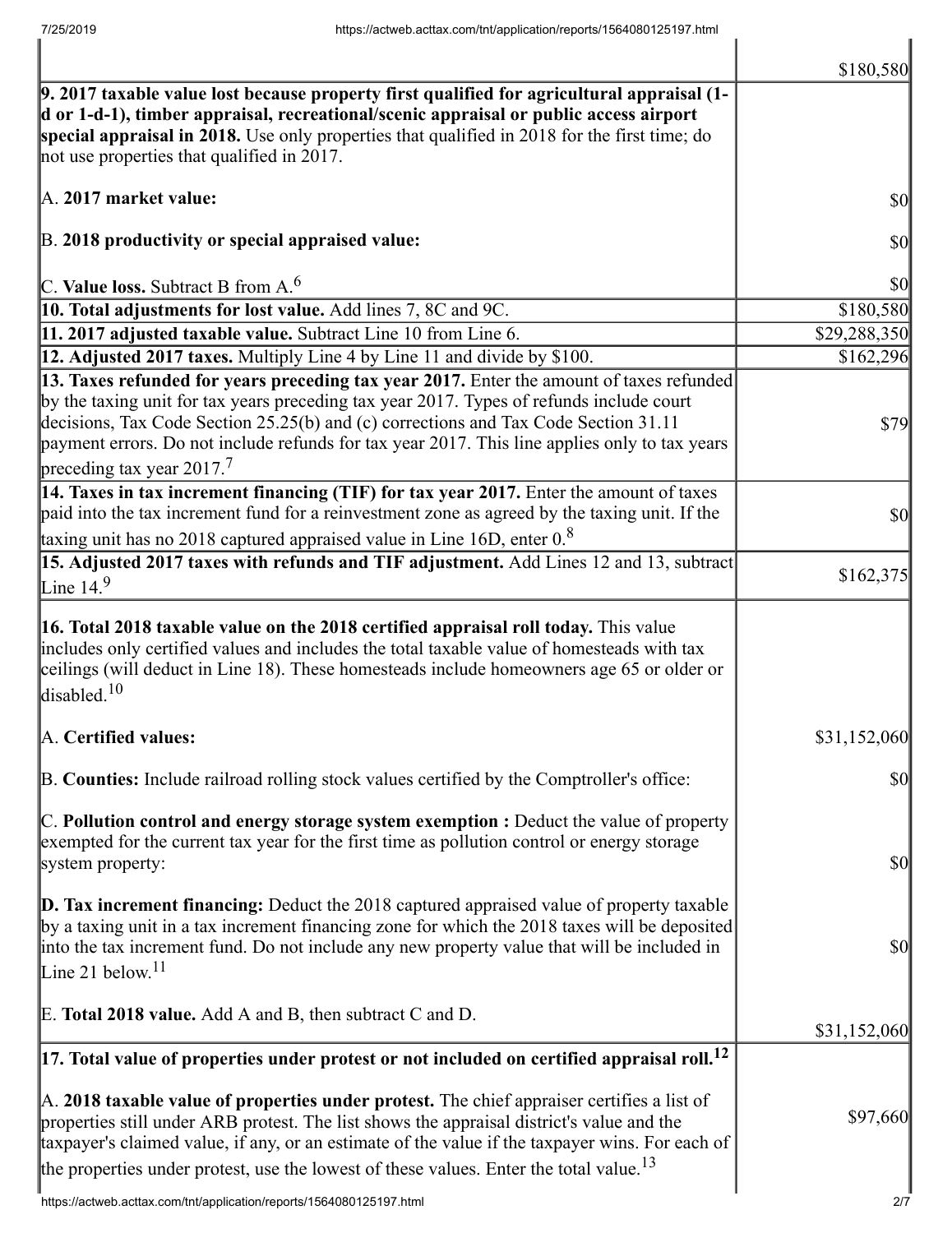| B. 2018 value of properties not under protest or included on certified appraisal roll.<br>The chief appraiser gives taxing units a list of those taxable properties that the chief<br>appraiser knows about, but are not included in the appraisal roll certification. These<br>properties also are not on the list of properties that are still under protest. On this list of<br>properties, the chief appraiser includes the market value, appraised value and exemptions for<br>the preceding year and a reasonable estimate of the market value, appraised value and<br>exemptions for the current year. Use the lower market, appraised or taxable value (as<br>appropriate). Enter the total value. <sup>14</sup> | \$0              |
|--------------------------------------------------------------------------------------------------------------------------------------------------------------------------------------------------------------------------------------------------------------------------------------------------------------------------------------------------------------------------------------------------------------------------------------------------------------------------------------------------------------------------------------------------------------------------------------------------------------------------------------------------------------------------------------------------------------------------|------------------|
| C. Total value under protest or not certified: Add A and B.                                                                                                                                                                                                                                                                                                                                                                                                                                                                                                                                                                                                                                                              |                  |
|                                                                                                                                                                                                                                                                                                                                                                                                                                                                                                                                                                                                                                                                                                                          | \$97,660         |
|                                                                                                                                                                                                                                                                                                                                                                                                                                                                                                                                                                                                                                                                                                                          |                  |
| <b>18. 2018 tax ceilings.</b> Counties, cities and junior colleges enter 2018 total taxable value of<br>homesteads with tax ceilings. These include the homesteads of homeowners age 65 or older<br>or disabled. Other taxing units enter 0. If your taxing units adopted the tax ceiling provision<br>$\parallel$ in 2017 or a prior year for homeowners age 65 or older or disabled, use this step. <sup>15</sup>                                                                                                                                                                                                                                                                                                      | \$0              |
| 19. 2018 total taxable value. Add Lines 16E and 17C. Subtract Line 18.                                                                                                                                                                                                                                                                                                                                                                                                                                                                                                                                                                                                                                                   | \$31,249,720     |
| 20. Total 2018 taxable value of properties in territory annexed after Jan. 1, 2017.<br>Include both real and personal property. Enter the 2018 value of property in territory<br>$\lvert$ annexed. <sup>16</sup>                                                                                                                                                                                                                                                                                                                                                                                                                                                                                                         | $ 10\rangle$     |
| 21. Total 2018 taxable value of new improvements and new personal property located<br>in new improvements. New means the item was not on the appraisal roll in 2017. An<br>improvement is a building, structure, fixture or fence erected on or affixed to land. New<br>additions to existing improvements may be included if the appraised value can be<br>determined. New personal property in a new improvement must have been brought into the<br>taxing unit after Jan. 1, 2017, and be located in a new improvement. New improvements $do$<br>include property on which a tax abatement agreement has expired for $2018$ . <sup>17</sup>                                                                           | \$47,230         |
| 22. Total adjustments to the 2018 taxable value. Add Lines 20 and 21.                                                                                                                                                                                                                                                                                                                                                                                                                                                                                                                                                                                                                                                    | \$47,230         |
| 23. 2018 adjusted taxable value. Subtract Line 22 from Line 19.                                                                                                                                                                                                                                                                                                                                                                                                                                                                                                                                                                                                                                                          | \$31,202,490     |
| 24. 2018 effective tax rate. Divide Line 15 by Line 23 and multiply by $$100.18$                                                                                                                                                                                                                                                                                                                                                                                                                                                                                                                                                                                                                                         | \$0.520391/\$100 |
| 25. COUNTIES ONLY. Add together the effective tax rates for each type of tax the county                                                                                                                                                                                                                                                                                                                                                                                                                                                                                                                                                                                                                                  |                  |
| levies. The total is the 2018 county effective tax rate. <sup>19</sup>                                                                                                                                                                                                                                                                                                                                                                                                                                                                                                                                                                                                                                                   |                  |
|                                                                                                                                                                                                                                                                                                                                                                                                                                                                                                                                                                                                                                                                                                                          |                  |

| <sup>1</sup> Tex. Tax Code Section $26.012(14)$ | $^{9}$ Tex. Tax Code Section 26.012(13)                |
|-------------------------------------------------|--------------------------------------------------------|
| $2$ Tex. Tax Code Section 26.012(14)            | <sup>10</sup> Tex. Tax Code Section 26.012             |
| $3$ Tex. Tax Code Section 26.012(13)            | <sup>11</sup> Tex. Tax Code Section $26.03(c)$         |
| $4$ Tex. Tax Code Section 26.012(15)            | <sup>12</sup> Tex. Tax Code Section $26.01(c)$ and (d) |
| $5$ Tex. Tax Code Section 26.012(15)            | <sup>13</sup> Tex. Tax Code Section $26.01(c)$         |
| ${}^{6}$ Tex. Tax Code Section 26.012(15)       | <sup>14</sup> Tex. Tax Code Section $26.01(d)$         |
| $7$ Tex. Tax Code Section 26.012(13)            | <sup>15</sup> Tex. Tax Code Section $26.012(6)$        |
| ${}^{8}$ Tex. Tax Code Section 26.03(c)         | <sup>16</sup> Tex. Tax Code Section $26.012(17)$       |
|                                                 |                                                        |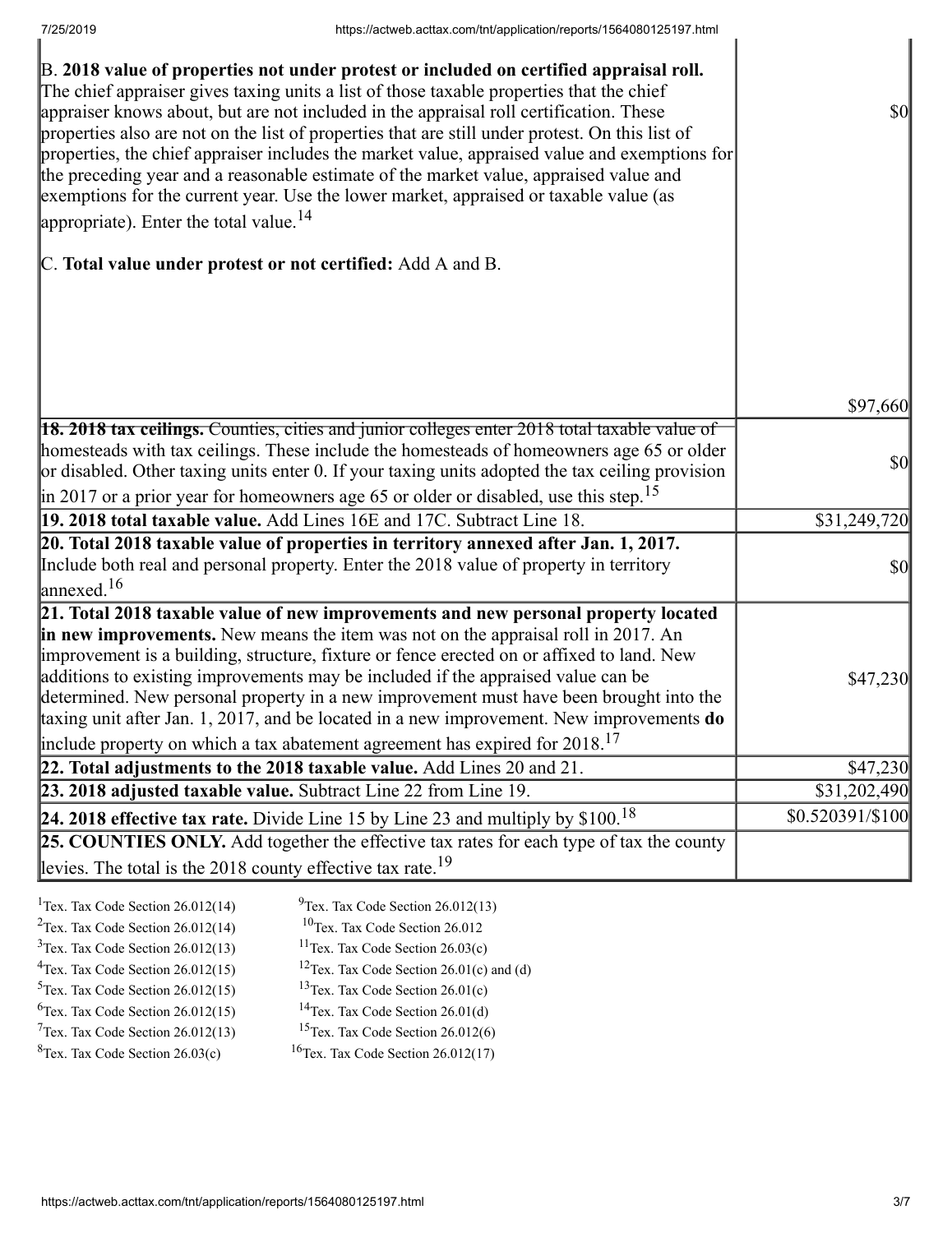# **SECTION 2: Rollback Tax Rate**

The rollback tax rate is split into two separate rates:

- 1. Maintenance and Operations (M&O): The M&O portion is the tax rate that is needed to raise the same amount of taxes that the taxing unit levied in the prior year plus eight percent. This rate accounts for such things as salaries, utilities and day-to-day operations.
- 2. Debt: The debt tax rate includes the debt service necessary to pay the taxing unit's debt payments in the coming year. This rate accounts for principal and interest on bonds and other debt secured by property tax revenue.

The rollback tax rate for a county is the sum of the rollback tax rates calculated for each type of tax the county levies. In most cases the rollback tax rate exceeds the effective tax rate, but occasionally decreases in a taxing unit's debt service will cause the effective tax rate to be higher than the rollback tax rate.

| <b>Rollback Tax Rate Activity</b>                                                                                                                                                                                                                                                                                                                                                                                                                                                                                                                                                                                                                                       | <b>Amount/Rate</b> |
|-------------------------------------------------------------------------------------------------------------------------------------------------------------------------------------------------------------------------------------------------------------------------------------------------------------------------------------------------------------------------------------------------------------------------------------------------------------------------------------------------------------------------------------------------------------------------------------------------------------------------------------------------------------------------|--------------------|
| 26. 2017 maintenance and operations (M&O) tax rate.                                                                                                                                                                                                                                                                                                                                                                                                                                                                                                                                                                                                                     | \$0.554134/\$100   |
| $[27. 2017]$ adjusted taxable value. Enter the amount from Line 11.                                                                                                                                                                                                                                                                                                                                                                                                                                                                                                                                                                                                     | \$29,288,350       |
| 28. 2017 M&O taxes.                                                                                                                                                                                                                                                                                                                                                                                                                                                                                                                                                                                                                                                     |                    |
|                                                                                                                                                                                                                                                                                                                                                                                                                                                                                                                                                                                                                                                                         |                    |
| A. Multiply Line 26 by Line 27 and divide by \$100.                                                                                                                                                                                                                                                                                                                                                                                                                                                                                                                                                                                                                     | \$162,296          |
| B. Cities, counties and hospital districts with additional sales tax: Amount of additional<br>sales tax collected and spent on M&O expenses in 2017. Enter amount from full year's sales<br>tax revenue spent for M&O in 2017 fiscal year, if any. Other taxing units enter 0. Counties<br>exclude any amount that was spent for economic development grants from the amount of<br>sales tax spent.                                                                                                                                                                                                                                                                     | \$38,149           |
| C. Counties: Enter the amount for the state criminal justice mandate. If second or later year,<br>the amount is for increased cost above last year's amount. Other taxing units enter 0.                                                                                                                                                                                                                                                                                                                                                                                                                                                                                | $\frac{1}{2}$      |
| D. Transferring function: If discontinuing all of a department, function or activity and<br>transferring it to another taxing unit by written contract, enter the amount spent by the taxing<br>unit discontinuing the function in the 12 months preceding the month of this calculation. If<br>the taxing unit did not operate this function for this 12-month period, use the amount spent<br>in the last full fiscal year in which the taxing unit operated the function. The taxing unit<br>discontinuing the function will subtract this amount in H below. The taxing unit receiving<br>the function will add this amount in H below. Other taxing units enter 0. | $ 10\rangle$       |
| E. Taxes refunded for years preceding tax year 2017: Enter the amount of M&O taxes<br>refunded in the preceding year for taxes before that year. Types of refunds include court<br>decisions, Tax Code Section 25.25(b) and (c) corrections and Tax Code Section 31.11<br>payment errors. Do not include refunds for tax year 2017. This line applies only to tax years<br>preceding tax year 2017.                                                                                                                                                                                                                                                                     | $\frac{1}{2}$      |
| <b>F. Enhanced indigent health care expenditures:</b> Enter the increased amount for the current<br>year's enhanced indigent health care expenditures above the preceding tax year's enhanced<br>indigent health care expenditures, less any state assistance.                                                                                                                                                                                                                                                                                                                                                                                                          | $\sqrt{50}$        |
| G. Taxes in TIF: Enter the amount of taxes paid into the tax increment fund for a<br>reinvestment zone as agreed by the taxing unit. If the taxing unit has no 2018 captured<br>appraised value in Line 16D, enter 0.                                                                                                                                                                                                                                                                                                                                                                                                                                                   | $\sqrt{50}$        |
| <b>H. Adjusted M&amp;O Taxes.</b> Add A, B, C, E and F. For taxing unit with D, subtract if<br>discontinuing function and add if receiving function. Subtract G.                                                                                                                                                                                                                                                                                                                                                                                                                                                                                                        | \$200,445          |
| 29. 2018 adjusted taxable value. Enter Line 23 from the Effective Tax Rate Worksheet.                                                                                                                                                                                                                                                                                                                                                                                                                                                                                                                                                                                   | \$31,202,490       |
| 30. 2018 effective maintenance and operations rate. Divide Line 28H by Line 29 and                                                                                                                                                                                                                                                                                                                                                                                                                                                                                                                                                                                      | $$0.642401/\$100$  |
| multiply by $$100$ .<br>$31.2018$ rollback maintenance and operation rate. Multiply Line 30 by 1.08.                                                                                                                                                                                                                                                                                                                                                                                                                                                                                                                                                                    | \$0.693793/\$100   |
| 32. Total 2018 debt to be paid with property taxes and additional sales tax revenue.                                                                                                                                                                                                                                                                                                                                                                                                                                                                                                                                                                                    |                    |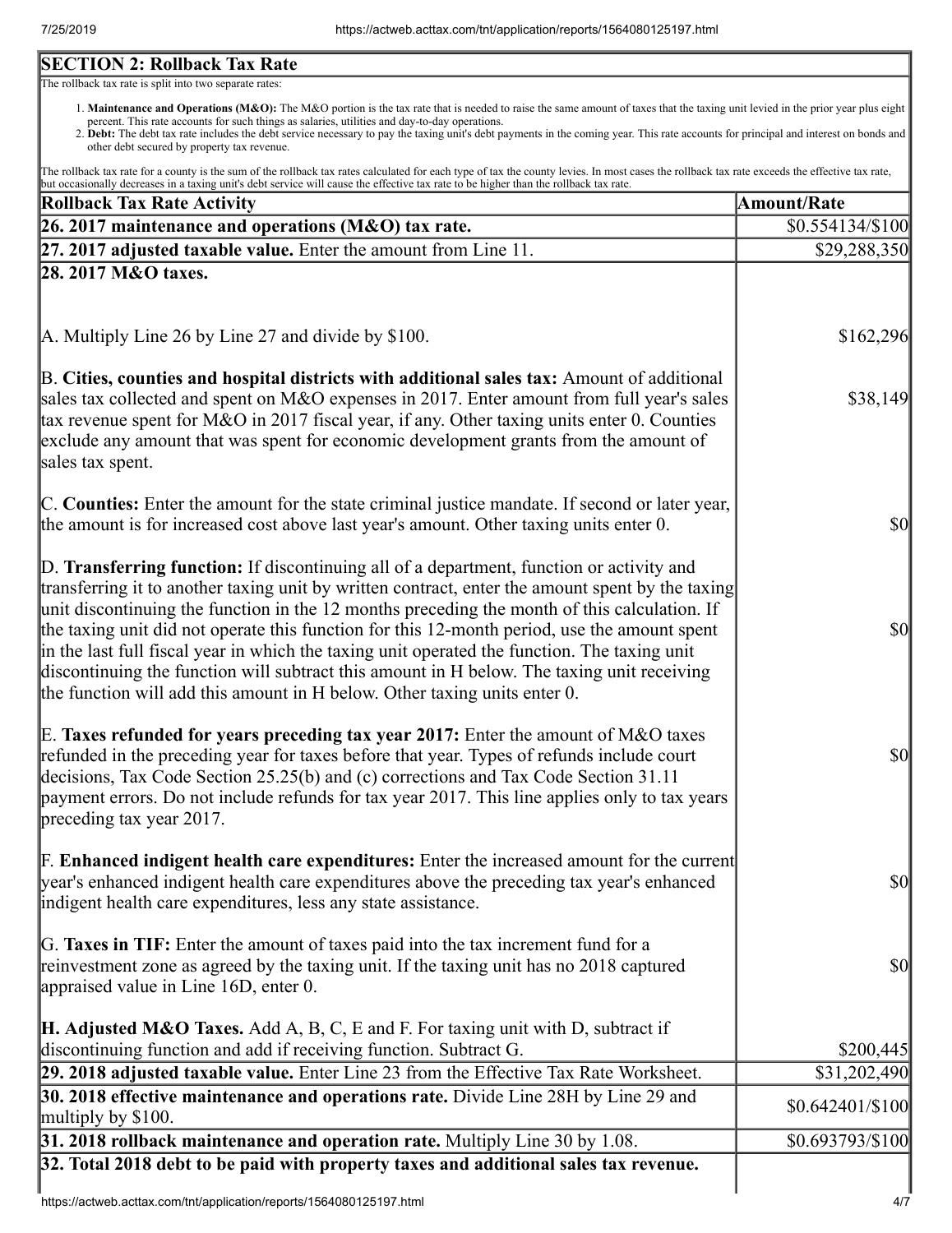| https://actweb.acttax.com/tnt/application/reports/1564080125197.html<br>7/25/2019<br>Debt means the interest and principal that will be paid on debts that:<br>$(1)$ are paid by property taxes,<br>$(2)$ are secured by property taxes,<br>$\parallel$ (3) are scheduled for payment over a period longer than one year and<br>(4) are not classified in the taxing unit's budget as M&O expenses. |                                     |
|-----------------------------------------------------------------------------------------------------------------------------------------------------------------------------------------------------------------------------------------------------------------------------------------------------------------------------------------------------------------------------------------------------|-------------------------------------|
| A. Debt also includes contractual payments to other taxing units that have incurred debts on<br>behalf of this taxing unit, if those debts meet the four conditions above. Include only<br>amounts that will be paid from property tax revenue. Do not include appraisal district budget<br>payments. Enter debt amount.                                                                            | <b>\$0</b>                          |
| B. Subtract <b>unencumbered fund amount</b> used to reduce total debt.<br>C. Subtract amount paid from other resources.                                                                                                                                                                                                                                                                             | <b>\$0</b>                          |
| D. Adjusted debt. Subtract B and C from A.                                                                                                                                                                                                                                                                                                                                                          | $\vert \$\text{0}\vert$             |
|                                                                                                                                                                                                                                                                                                                                                                                                     | $ 10\rangle$                        |
| 33. Certified 2017 excess debt collections. Enter the amount certified by the collector.                                                                                                                                                                                                                                                                                                            | $\vert \mathbf{S} \mathbf{0} \vert$ |
| 34. Adjusted 2018 debt. Subtract Line 33 from Line 32D.                                                                                                                                                                                                                                                                                                                                             | $\vert \mathbf{S} \mathbf{0} \vert$ |
| 35. Certified 2018 anticipated collection rate. Enter the rate certified by the collector. If<br>the rate is 100 percent or greater, enter 100 percent.                                                                                                                                                                                                                                             | 100.00%                             |
| 36. 2018 debt adjusted for collections. Divide Line 34 by Line 35                                                                                                                                                                                                                                                                                                                                   | \$0                                 |
| <b>37. 2018 total taxable value.</b> Enter the amount on Line 19.                                                                                                                                                                                                                                                                                                                                   | \$31,249,720                        |
| <b>38. 2018 debt tax rate.</b> Divide Line 36 by Line 37 and multiply by \$100.                                                                                                                                                                                                                                                                                                                     | \$0/\$100                           |
| 39. 2018 rollback tax rate. Add Lines 31 and 38.                                                                                                                                                                                                                                                                                                                                                    | \$0.693793/\$100                    |
| 40. COUNTIES ONLY. Add together the rollback tax rates for each type of tax the county<br>levies. The total is the 2018 county rollback tax rate.                                                                                                                                                                                                                                                   |                                     |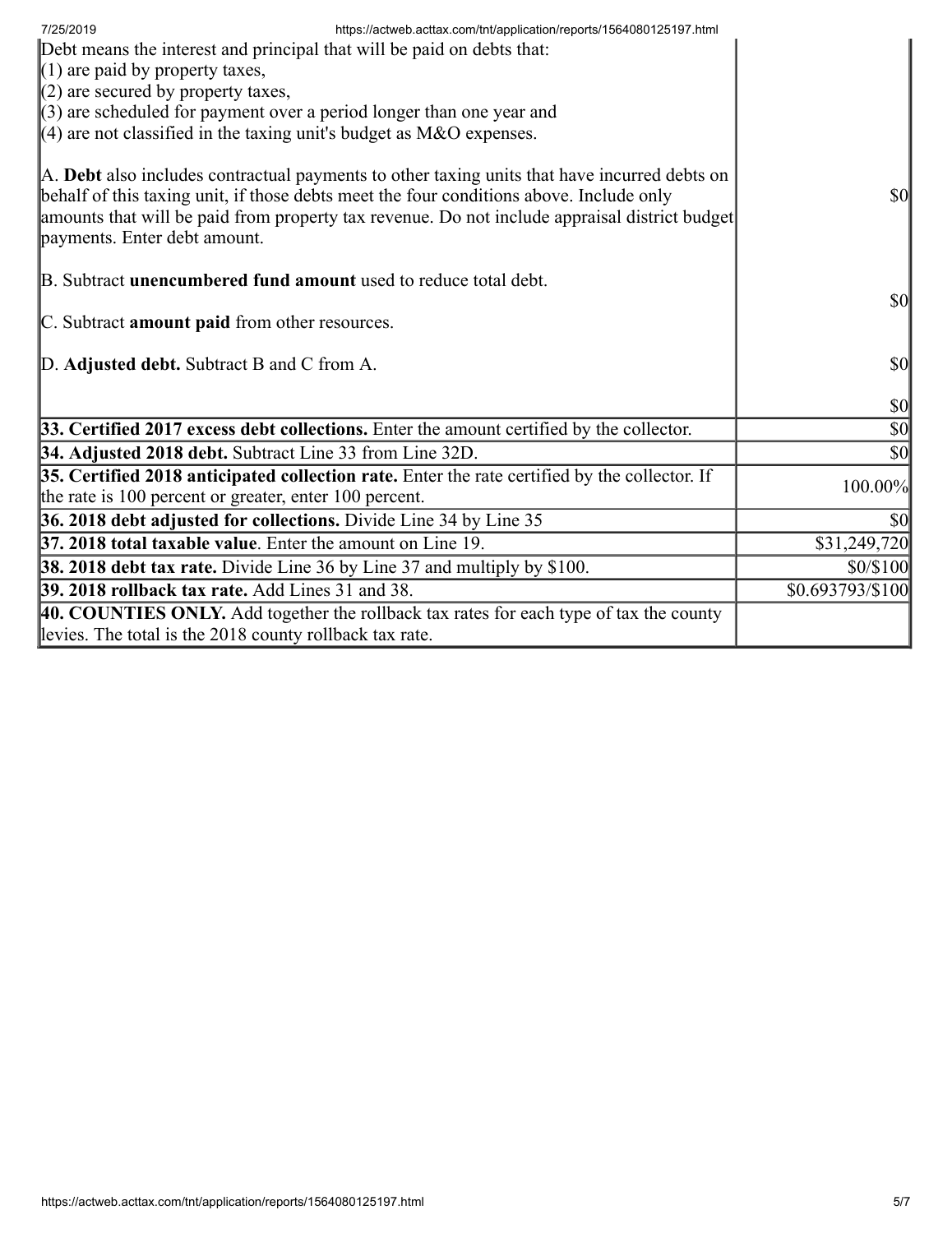| <b>SECTION 3: Additional Sales Tax to Reduce Property Taxes</b>                                                                                                                                                                                                                                                                                                                                  |                    |
|--------------------------------------------------------------------------------------------------------------------------------------------------------------------------------------------------------------------------------------------------------------------------------------------------------------------------------------------------------------------------------------------------|--------------------|
| Cities, counties and hospital districts may levy a sales tax specifically to reduce property taxes. Local voters by election must approve imposing or abolishing the additional sales tax. If<br>approved, the taxing unit must reduce its effective and rollback tax rates to offset the expected sales tax revenue.                                                                            |                    |
| This section should only be completed by a county, city or hospital district that is required to adjust its effective tax rate and/or rollback tax rate because it adopted the additional sales<br>tax.                                                                                                                                                                                          |                    |
| Activity                                                                                                                                                                                                                                                                                                                                                                                         | <b>Amount/Rate</b> |
| 41. Taxable Sales. For taxing units that adopted the sales tax in November 2017 or May<br>2018, enter the Comptroller's estimate of taxable sales for the previous four quarters. $20$<br>Estimates of taxable sales may be obtained through the Comptroller's Allocation Historical<br><b>Summary</b> webpage. Taxing units that adopted the sales tax before November 2017, skip this<br>line. | \$0                |
| $ 42$ . Estimated sales tax revenue. Counties exclude any amount that is or will be spent for                                                                                                                                                                                                                                                                                                    |                    |
| economic development grants from the amount of estimated sales tax revenue. <sup>21</sup>                                                                                                                                                                                                                                                                                                        |                    |
| Taxing units that adopted the sales tax in November 2017 or in May 2018.<br>Multiply the amount on Line 41 by the sales tax rate $(.01, .005)$ or $.0025$ , as applicable) and<br>multiply the result by $.9522$<br> - or -                                                                                                                                                                      | \$38,149           |
| Taxing units that adopted the sales tax before November 2017.<br>Enter the sales tax revenue for the previous four quarters. Do not multiply by .95.                                                                                                                                                                                                                                             |                    |
| 43. 2018 total taxable value. Enter the amount from Line 37 of the Rollback Tax Rate<br>Worksheet.                                                                                                                                                                                                                                                                                               | \$31,249,720       |
| 44. Sales tax adjustment rate. Divide Line 42 by Line 43 and multiply by \$100.                                                                                                                                                                                                                                                                                                                  | \$0.122078/\$100   |
| <b>45. 2018 effective tax rate, unadjusted for sales tax.</b> <sup>23</sup> Enter the rate from Line 24 or 25,<br>as applicable, on the Effective Tax Rate Worksheet.                                                                                                                                                                                                                            | \$0.520391/\$100   |
| $ 46.2018$ effective tax rate, adjusted for sales tax.<br>Taxing units that adopted the sales tax in November 2017 or in May 2018.<br>Subtract Line 44 from Line 45. Skip to Line 47 if you adopted the additional sales tax before<br>November 2017.                                                                                                                                            | \$0.520391/\$100   |
| 47. 2018 rollback tax rate, unadjusted for sales tax. <sup>24</sup> Enter the rate from Line 39 or 40,<br>as applicable, of the Rollback Tax Rate Worksheet.                                                                                                                                                                                                                                     | \$0.693793/\$100   |
| $\vert$ 48. 2018 rollback tax rate, adjusted for sales tax. Subtract Line 44 from Line 47.                                                                                                                                                                                                                                                                                                       | \$0.571715/\$100   |

<sup>17</sup>Tex. Tax Code Section  $26.012(17)$ 

 $18$ Tex. Tax Code Section 26.04(c)

<sup>19</sup>Tex. Tax Code Section 26.04(d)

 $20$ Tex. Tax Code Section 26.041(d)

 $21$ Tex. Tax Code Section 26.041(i)

 $22$ Tex. Tax Code Section 26.041(d)

<sup>23</sup>Tex. Tax Code Section  $26.04(c)$ 

 $24$ Tex. Tax Code Section 26.04(c)